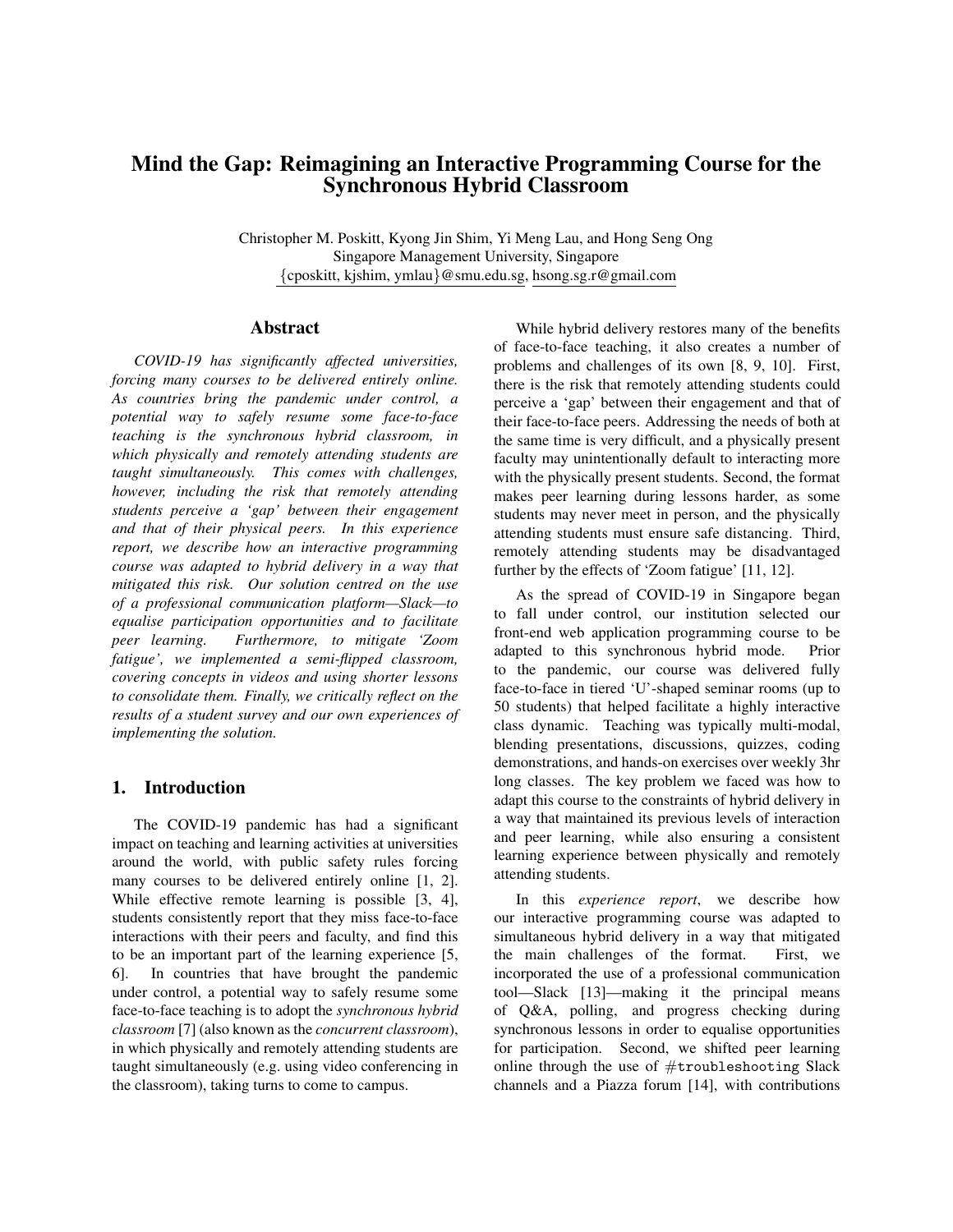incentivised through class participation grades. Finally, we implemented a semi-flipped classroom to reduce fatigue, allowing for shorter and more focused synchronous classes, and freeing up more time for physical/remote consultations instead.

We gauged the effectiveness of our solution through a post-course student survey as well as our own critical reflections as instructors. The results suggest that we successfully adapted much of the face-to-face learning experience to hybrid mode, with students particularly appreciating the brevity of the semi-flipped classroom model as well as the opportunities to participate and seek the opinions of their peers over Slack. We also identified some challenges that remain to be addressed (e.g. being able to identify overwhelmed or completely lost students without visual cues), and observed the need to introduce clear codes of conducts when providing anonymous communication features. While students and instructors alike prefer fully face-to-face teaching, our solution could be an effective compromise during the recovery phase of the pandemic, or for expanding access to classes more generally, e.g. through more flexible distance learning.

Our paper is organised as follows. In Section 2, we describe the web engineering course that was selected for synchronous hybrid delivery. In Section 3, we present our hybrid delivery solution, highlighting how it tackles the problems of ensuring equitable participation, maintaining peer learning, and avoiding 'Zoom fatigue'. In Section 4 we discuss the results of a student survey, before critically reflecting on our own experiences in Section 5 and making some recommendations. Finally, in Section 6 we compare against some key related work, before offering some conclusions in Section 7.

### 2. Context

This section presents an overview of *IS216: Web Application Development 2*, which was selected by our institution for simultaneous hybrid delivery. We describe how the course was originally intended to be delivered prior to the COVID-19 pandemic, and the concrete constraints of hybrid mode that we were now required to work within.

IS216 is a core course taken in the second year of our undergraduate Information Systems programme, and covers the fundamentals of front-end web programming. The curriculum introduces students to the three principal building blocks of webpages—HTML, CSS, and JavaScript—as well as some modern front-end frameworks, including the Bootstrap framework for responsive design, and the Vue.js framework for reactive user interfaces. IS216 follows on directly from an

earlier core course that covers the fundamentals of server-side programming and state management, thus the two courses together give students the ingredients they need to be able to build a full-stack web application.

Instead of traditional lectures, the teaching of IS216 is based on smaller classes. Students bid to register for one section (or cohort) with a capacity of up to 50 students, which then meets once a week for a 3hr slot. Each section is supported by a faculty member, an instructor, as well as a teaching assistant (TA), i.e. a senior student who passed a previous iteration of the same course. The term is divided into two halves of seven weeks, and spread across them are a number of different assessments, including a mid-term programming test, a group project, a final written exam, and periodic quizzes that contribute to a class participation grade.

Prior to the pandemic, IS216 was delivered fully face-to-face, using tiered 'U'-shaped seminar rooms that helped facilitate an interactive class dynamic. The lesson flow (Figure 1) was typically very multi-modal, in the sense that micro-presentations (e.g. on new technical concepts) were interleaved with live coding demonstrations, quizzes (e.g. using student response systems [15]), and multiple discussion / Q&A segments facilitated by the faculty. Furthermore, students were frequently encouraged to put the new concepts into practice through a number of programming exercises that they were asked to attempt during class. While working on these, students would benefit from peer learning by collaborating with the students sat immediately adjacent, and the teaching staff would rove the classroom to gauge their understanding and offer one-on-one assistance. Such assistance would also be available outside of the class, typically through arranged consultations, email discussions, or communication over messaging platforms such as Telegram.

The 2020-21 iteration of IS216 was scheduled to commence at a time when Singapore's national COVID-19 situation was stabilising. While most other courses were still set to be delivered fully online, given its technical nature, IS216 was selected by our institution to be run as a hybrid class, in which face-to-face and remote students would be taught *simultaneously*, i.e. by a faculty member physically in the classroom but also running video conferencing software. The rationale was to allow for some face-to-face teaching to resume, but in a way that satisfied national safety guidelines and that would still allow for the full participation of anyone who could not physically attend (e.g. due to shielding, quarantine orders, or international students affected by border restrictions). Hybrid mode, however, imposed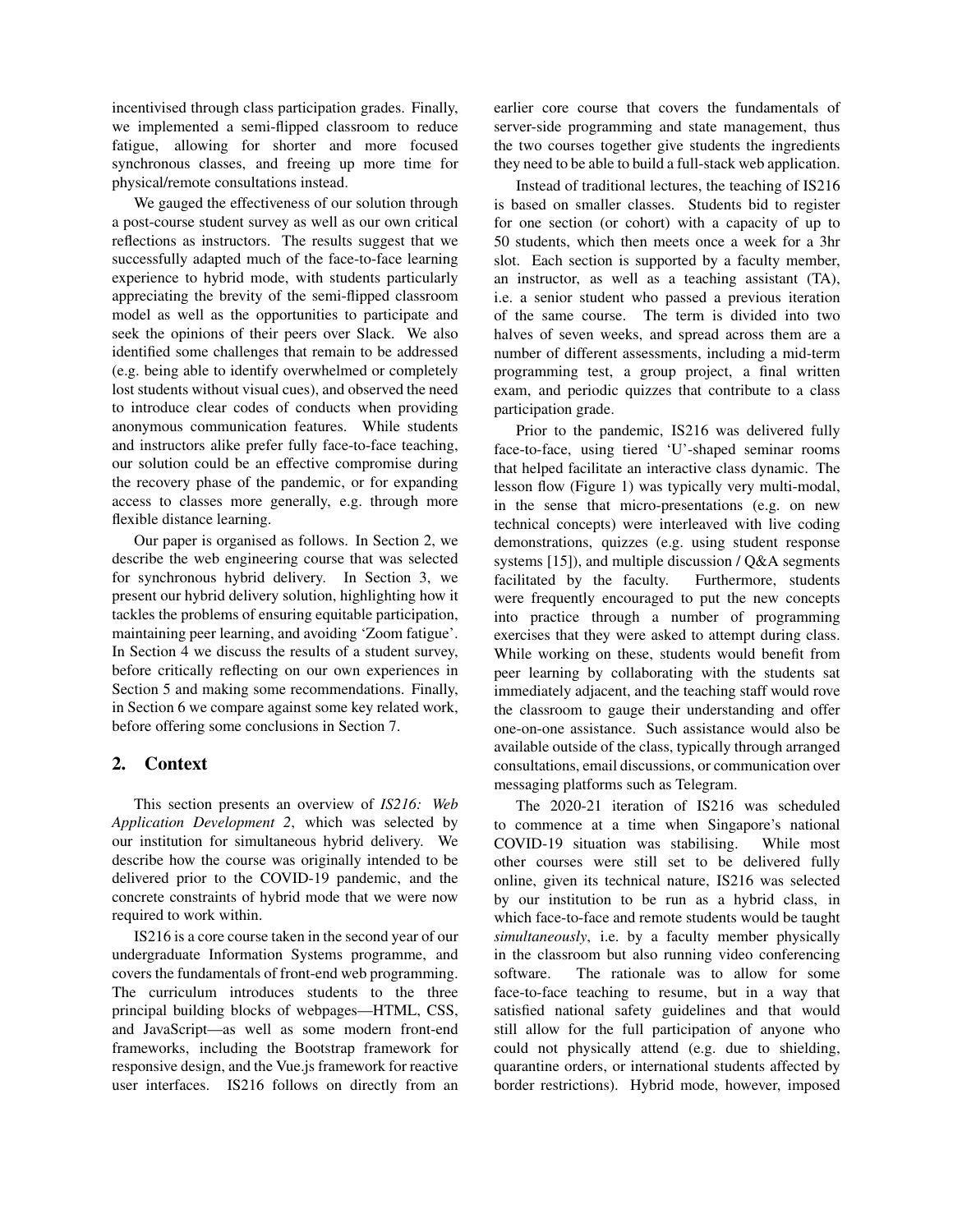

Figure 1. Flow of our weekly synchronous classes before (above) and after (below) switching to hybrid mode

a number of challenging constraints: seminar rooms were restricted to 25 physically attending students; everyone was to be wearing a face mask; nobody was to come within 1m of another person; and students were to be split into A/B teams that alternated between physical/remote attendance every two weeks.

Unfortunately, many of these constraints were not compatible with our traditional mode of delivery. We were concerned that without an effort to adapt, we would see reduced student engagement, lost opportunities for peer support, and simply less interaction in class—especially for those students participating remotely. We were also concerned that hybrid mode could lead to the risk of 'slipping' into teaching the physically present students as normal, while neglecting the needs of those who are simultaneously participating from home. That is to say, we saw a risk that remotely attending students could start to feel like second-class citizens of the section, and worried that they would perceive a 'gap' between their own experiences and those of their peers in the classroom. Ultimately, these concerns boiled down to the following problem to address:

*How do we adapt interactive programming classes to hybrid delivery, while ensuring a consistent experience between physical and remote students?*

### 3. Our Interventions

In designing a hybrid delivery solution for IS216, we identified the following three sub-problems. First, how do we ensure *equitable participation* and access to support for all of our students, whether attending the classes physically or remotely? Second, how do we continue to maintain a high degree of *peer learning* given the imposed distancing constraints? And finally, how do we adapt the flow of our lessons to ensure that our remote students do not succumb to 'Zoom fatigue'?

We present the details of our solution in the following, addressing the three sub-problems in turn.

We also present a side-by-side summary in Table 1.

Ensuring Equitable Participation. In our original face-to-face mode, faculty were able to facilitate reasonably equal opportunities for students to participate by virtue of the small and intimate 'U'-shaped classrooms. Teaching teams were also able to ensure a fairly distributed amount of one-on-one support during exercise segments when they would rove the classroom and speak with students. The shift to hybrid mode, however, with half of the class dialling in over Zoom, meant that there was a very real risk that half the class could become neglected.

To alleviate this problem, our IT Support department installed some Video Conferencing (VC) equipment in classrooms designated for hybrid teaching. The goal was to allow remote students to feel 'closer' to the classroom, by providing a live feed from a ceiling camera and the audio from the room's existing microphones. At the beginning of each class, the faculty was to set up a regular Zoom meeting on their laptops, then use the room's wall panel to have the VC system dial in. After the room 'joins' as a participant, the Zoom meeting would be able to share live broadcasts of the faculty's laptop as well as the feed from the ceiling camera. This connection was not just one-way: a remote participant who unmuted themselves and spoke would have their voice broadcast over the physical classroom's speakers, allowing for a live discussion to take place.

While glad of this technological intervention, we were concerned that it was not enough for the hybrid format to be inclusive. First, we suspected that shier remote students would be dissuaded from speaking, given that their voices would be broadcast over the physical room's speakers and recorded. Second, it provided limited means for teaching staff to check up on remote students: Zoom's text chat feature is limited (and difficult to access with our VC set up), and we lacked visual cues as we did not want to mandate webcam usage (to avoid intruding on students' personal spaces or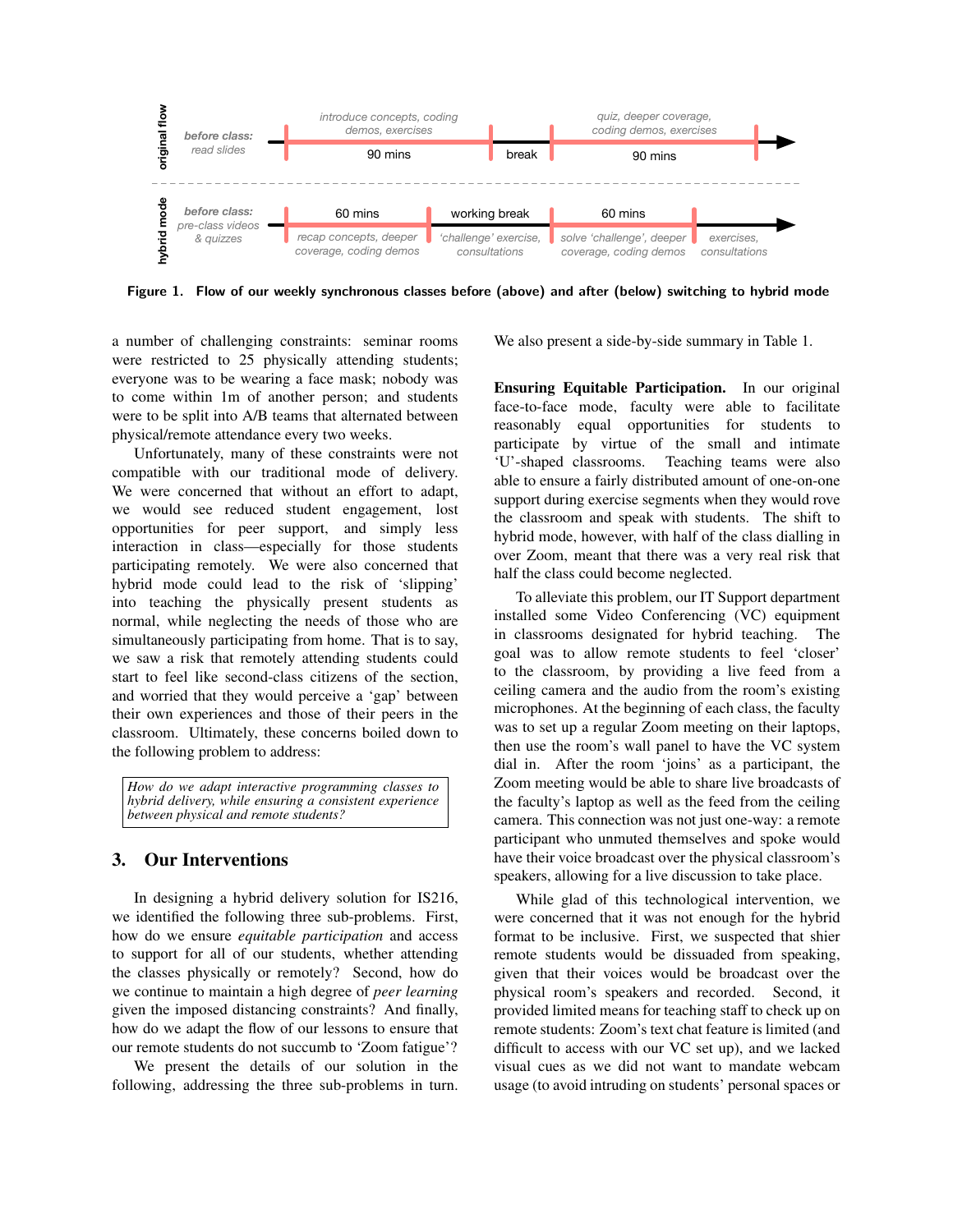| <b>Course Aspect</b> | <b>Original Face-to-Face Delivery</b>                   | <b>Simultaneous Hybrid Delivery</b>                               |  |
|----------------------|---------------------------------------------------------|-------------------------------------------------------------------|--|
| Assessments          | Class participation,<br>project, <i>closed</i><br>group | Class participation, group project, <i>open</i> programming test, |  |
|                      | programming test, closed final written exam             | closed final written exam                                         |  |
| Class duration       | 3hrs, once per week                                     | Two 1hr segments (plus consultations), once per week              |  |
| In-class exercises   | Simple programming exercises interleaved in             | Exercise(s) during 'working breaks' and consultation segments,    |  |
|                      | synchronous classes, extra exercises at home            | extra exercises at home                                           |  |
| In-class discussion  | Facilitated by faculty in U-shaped seminar room.        | Largely conducted over the section's in-class communication       |  |
|                      | Students raise hands to contribute, or just speak       | channel on Slack, facilitated by the faculty                      |  |
| In-class support     | Faculty, instructor, TA, and peers provide              | Faculty focuses on physically present students, instructor        |  |
|                      | face-to-face support                                    | focuses on remote ones, and TA assists both where needed          |  |
| Open consultations   | By appointment                                          | During 'working breaks', by appointment, or over Slack DMs        |  |
| Peer-learning        | Project groups, or via adjacently-sat students          | Project groups, Piazza forum, in-class Slack channels             |  |
| Pre-class activities | Read class slides                                       | Watch instructor-prepared concept videos, do pre-class quizzes    |  |
| Progress checking    | Faculty, instructor, and TA rove the classroom and      | Faculty asks students to 'react' on Slack (e.g. with a 'thumbs'   |  |
|                      | informally speak with students                          | up' emoji) when they reach certain checkpoints                    |  |

Table 1. Comparison of fully face-to-face and hybrid classes



Figure 2. Using Slack during a hybrid class

broadcasting socioeconomic differences [16]). Finally, we were concerned about *our* human nature as faculty: that we would unintentionally default to the 'easier' option of focusing our interactions on those physically present, enlarging the participation gap ourselves.

To solve this problem, we decided to introduce the use of a professional communication platform, Slack [13], as a way of equalising participation opportunities between the physical and remote students. In particular, we created a dedicated channel on the platform for each section (e.g.  $\#$ g8,  $\#$ g9), then asked *every* student—whether remote or physical—to keep their section's channel open during class. We encouraged every student to use it as a principal means of communication during synchronous class, including asking questions<sup>1</sup>, answering questions (both those of the faculty and their peers), reporting progress, and sharing code snippets. Figure 2 contains a screenshot from a synchronous hybrid class: the first two students were answering questions posed orally by the faculty; the third student asked a question of their own, which spurred a thread; then finally, the faculty uploaded the code from a live demonstration.

This in-class Slack channel provided a number of

advantages over alternatives such as Zoom's text chat function. First, all students could easily access it (physically attending students are not in the Zoom meeting). Second, we could quickly check-up on students' progress or status by asking them to *react* to questions using emojis, e.g. "Are you ready to start?", "React with a *thumbs up* when you're ready for me go over the exercise", or even "React with *A*, *B*, *C*, or *D*" for a multiple-choice question posed to the class on a slide. Third, when asking a question to the class and encouraging them to type the answer in Slack, the platform indicates when students are typing, allowing faculty to wait in the confidence that an answer is forthcoming. Fourth, the platform comes with a substantial number of useful features and apps, such as the ability to share formatted code snippets, or the Anonymous Bot app [17] to allow students to ask questions they are 'shy' about without revealing their identities. Fifth, the discussions are persistent, allowing students to easily review what happened in previous classes. Finally, using Slack provides them with experience in using a communication platform that they are likely to encounter in industry [18].

We organised communication over Slack and Zoom as follows. During synchronous class, the faculty used two laptops: one for broadcasting/presenting, and the other used solely for handling the Slack channel (so as not to inadvertently broadcast any private Slack messages over Zoom). When posing questions to the class, the faculty would monitor the Slack channel for typing, answers, or reactions as appropriate. While presenting to the class (e.g. a live coding demonstration), the Slack channel would be left open for students to type questions as they came to mind, which the faculty would attempt to answer at appropriate points of the presentation—if not already answered directly in the channel by the instructor, TA, or other students.

During exercises and breaks, to ensure equitable

<sup>1</sup>Physical students could still ask questions orally, but we gave these equal priority to questions asked in the class Slack channel.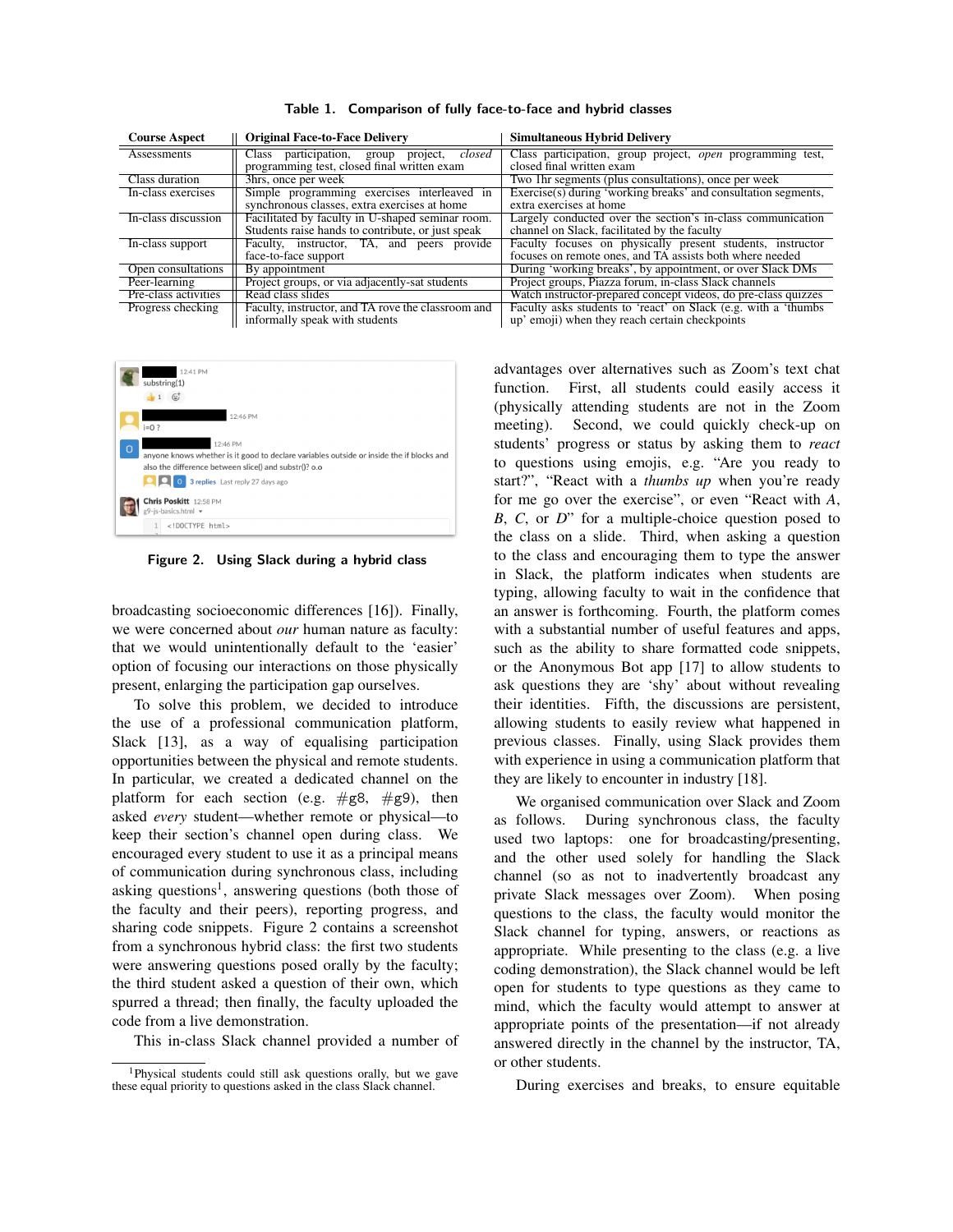support, each member of the teaching team would target different parts of the class for one-on-one consultations: the faculty would focus on the physically present students, the instructor on the remotely attending ones, and the TA would support both according to demand. When supporting remote students (whether during or after class), we used Slack Direct Messages (DMs) to discuss and share code, switching to Zoom breakout rooms when questions were too broad to address in text chats.

Maintaining Peer Learning. In our original mode of delivery, peer learning was encouraged by the teaching team in two ways. First, through an open group project, in which teams of up to five students were tasked with building a front-end web application that solves a problem of their choice while satisfying a number of technical requirements (e.g. must call an external API using JavaScript and JSON, must have a mobile-friendly design). Second, through the in-class exercise segments, in which students would work together with their immediately adjacent peers.

In our hybrid solution, the group project was largely unaffected as the bulk of the work was undertaken outside of the classroom. Groups coordinated over messaging platforms, but they could also occasionally meet together off-campus, where they were subject only to national safety restrictions (which allowed gatherings of up to five at the time; same as the group sizes). The only aspect of the project we had to adapt was its assessment, which originally involved a presentation and demo in front of the whole class. We felt that this was no longer practical, as groups were typically split across A/B teams (so could not present together), and we did not want groups that were forced to present remotely to perceive that they were at a disadvantage to groups presenting physically. We also anticipated a mix of technical issues and fatigue if *every* group was asked to present remotely. To solve this, we instead asked each group to submit a short (approx. 10 mins) YouTube video presenting their chosen problem, solution, and demo; we then scheduled short meetings for Q&A only. We also encouraged teams to deploy their web applications online so that teaching staff and peers alike could easily interact with them asynchronously.

For in-class exercises, however, the A/B split and 1m safe distance rules required us to intervene in order to maintain some peer learning. Our solution was again to leverage communication platforms that could be used by both the physical/remote halves of the class. For example, dedicated channels (e.g. #troubleshooting, or section-specific channels as in Figure 2) were set up in Slack, giving students a



Figure 3. Shifting peer learning online using Piazza

place to ask and answer each other's questions, with the teaching team jumping in from time-to-time to verify certain answers or fill in any gaps. Where Slack's Anonymous Bot app was enabled, students could also post their questions anonymously, allowing them to seek help from their peers even for questions they worried might be seen as 'too simple'.

In addition to facilitating this peer support in Slack, we also trialled the Piazza Q&A platform [14] in some sections to allow students to ask and answer longer technical questions outside of class and with different degrees of anonymity (e.g. anonymous to classmates, but not faculty). This platform was explicitly designed to support peer learning: students can collaboratively answer questions, and instructors can then endorse those answers to instil extra confidence in their accuracy (see, for example, an endorsed answer in Figure 3). To incentivise students into supporting their peers on Slack and Piazza, we holistically considered strong contributions to peer learning across these platforms towards their 'class participation' grade components.

Avoiding 'Zoom Fatigue'. In our original face-to-face delivery, most of the learning was designed to take place in our weekly 3hr classes (typically split into two 1hr30min halves), which interleaved micro-presentations for introducing concepts, quizzes for improving comprehension, and hands-on exercises for applying them to new problems (Figure 1). We expected students to consolidate their learning outside of class (e.g. revision, extra exercises), but generally did not expect much pre-class preparation other than skimming through slides in advance. While our weekly classes were no doubt long, their interactive and multi-modal nature—not to mention everyone's physical presence—helped ensure a high level of engagement. We were very concerned that this engagement would not translate to hybrid mode, especially for the students participating over VC software, which can be fatigue-inducing [11, 12].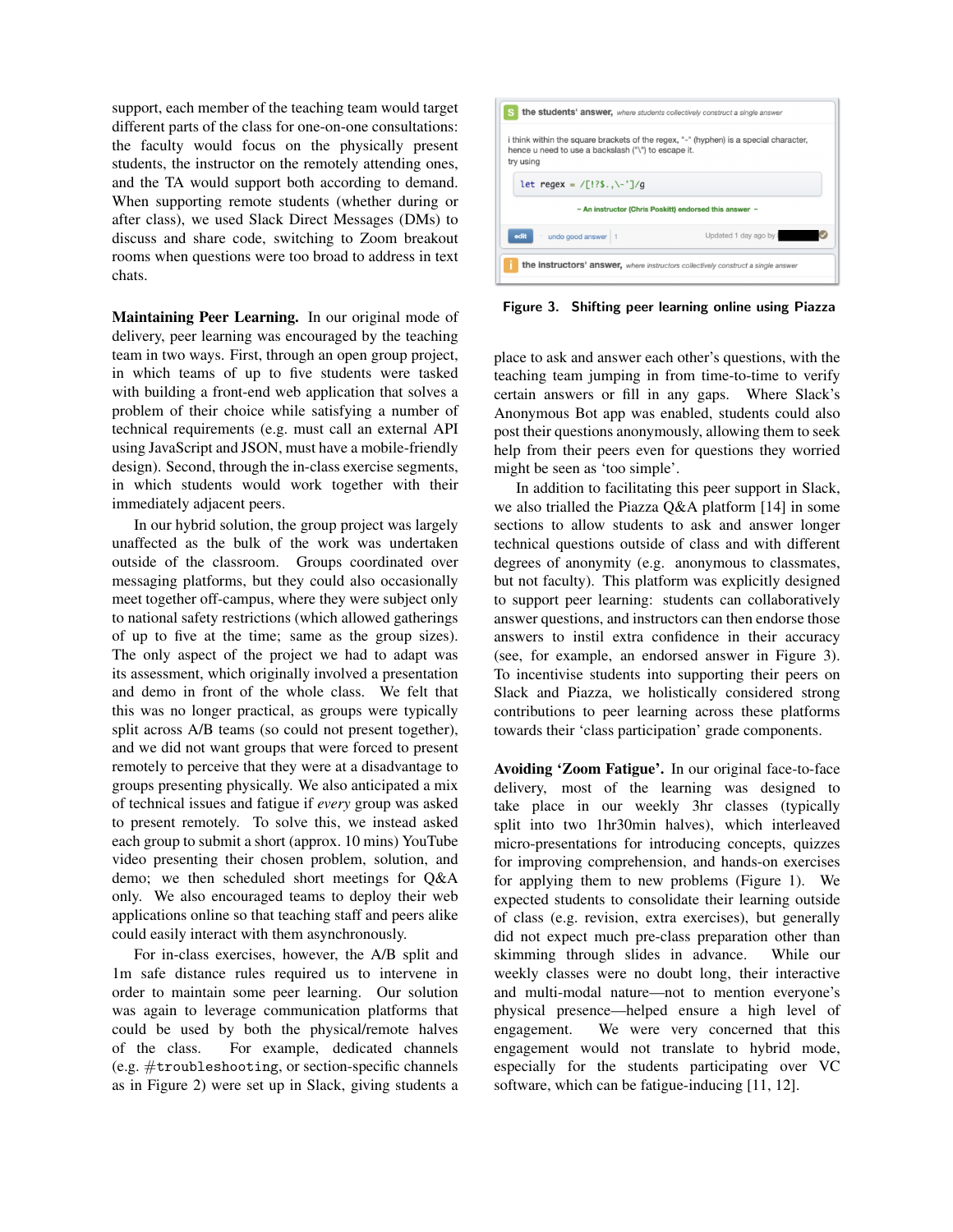

Figure 4. Pre-class video and aligned quiz question

To solve this problem, we designed our hybrid solution to incorporate elements of the flipped classroom [19, 20, 21]. In particular, instead of covering concepts in-class, we shifted them out into *pre-class activities*, allowing us to run shorter synchronous classes that focused on applying the concepts and discussing deeper technical issues. Our pre-class activities each week consisted of 2-3 tailor-made YouTube videos that covered the main technical concepts using high-level examples and narrated coding screencasts [22, 23]. For example, prior to the CSS lesson, our videos covered CSS rules, classes, and the box model (Figure 4), demonstrating each topic with a simple and independent worked example. We designed each video to be short and digestible, in line with the recommendations of recent studies (e.g. [3, 24]). Furthermore, to ensure that this learning was not passive, we prepared pre-class quizzes with questions that were constructively aligned [25] to the learning outcomes of the videos (see again Figure 4). The intention was to give an immediate sense of progress and ensure all students would be primed for the synchronous classes. To motivate students to prepare for and complete these quizzes, we considered them towards their class participation grade components.

With concepts covered beforehand, we were able to reduce the length of our synchronous classes to approximately two 60 minute segments, with a longer 'working break' between them, as well as free time

for exercises/consultations at the end (Figure 1). Our two synchronous segments followed the topics of the videos, briefly recapping each concept before diving into deeper technical issues, typically using interactive live coding demonstrations. While multi-modal like our original face-to-face delivery, we adapted our handling of in-class exercises: during synchronous broadcasts, we focused on simpler polling exercises (e.g. voting for an option in Slack), shifting the hands-on programming exercises to working breaks and in-class consultation time. This streamlined the logistics of providing one-on-one support, and minimised the risk of exercises artificially extending the lengths of the two Zoom broadcasts (potentially risking fatigue). The hands-on exercises set during working breaks would typically be discussed and solved together at the start of the second synchronous segment.

### 4. Student Survey Results

To obtain some reflections from our students, we designed a short and optional survey which we sent to them after the completion of all assessments and grading. Our survey consisted of several statements (e.g. "I actively ask questions during class", "I am able to consult the teaching team during class"), and we asked students to indicate their level of agreement using a five-point Likert scale, first with respect to their previous (prerequisite) programming course that was delivered fully face-to-face, and second with respect to our synchronous hybrid delivery of IS216. Following this, we asked questions regarding the utility of our technological interventions in hybrid mode. Finally, we asked open-ended questions about what worked well and what could be improved about our hybrid solution.

Results. Our survey elicited 147 responses from the five sections surveyed (managed by two faculty), indicating a response rate of approximately 60%. The results are given in Table 2 and Figure 5, and are based on a 5-point Likert scale from 'Strongly Disagree' (1) to 'Strongly Agree' (5). Questions marked (∗) concern technology that was only trialled in two of the sections (38 students).

Across our statements regarding engagement and access to support (Table 2), we found the responses fairly consistent between fully face-to-face and hybrid mode. We are satisfied with the overall consistently of these scores: they reflect the enduring popularity of regular face-to-face classes, but suggest that our hybrid solution reasonably mitigated the challenges we anticipated and successfully translated much of our original classroom experience. We note a few small reductions, e.g. from 3.91 to 3.76 for "I am able to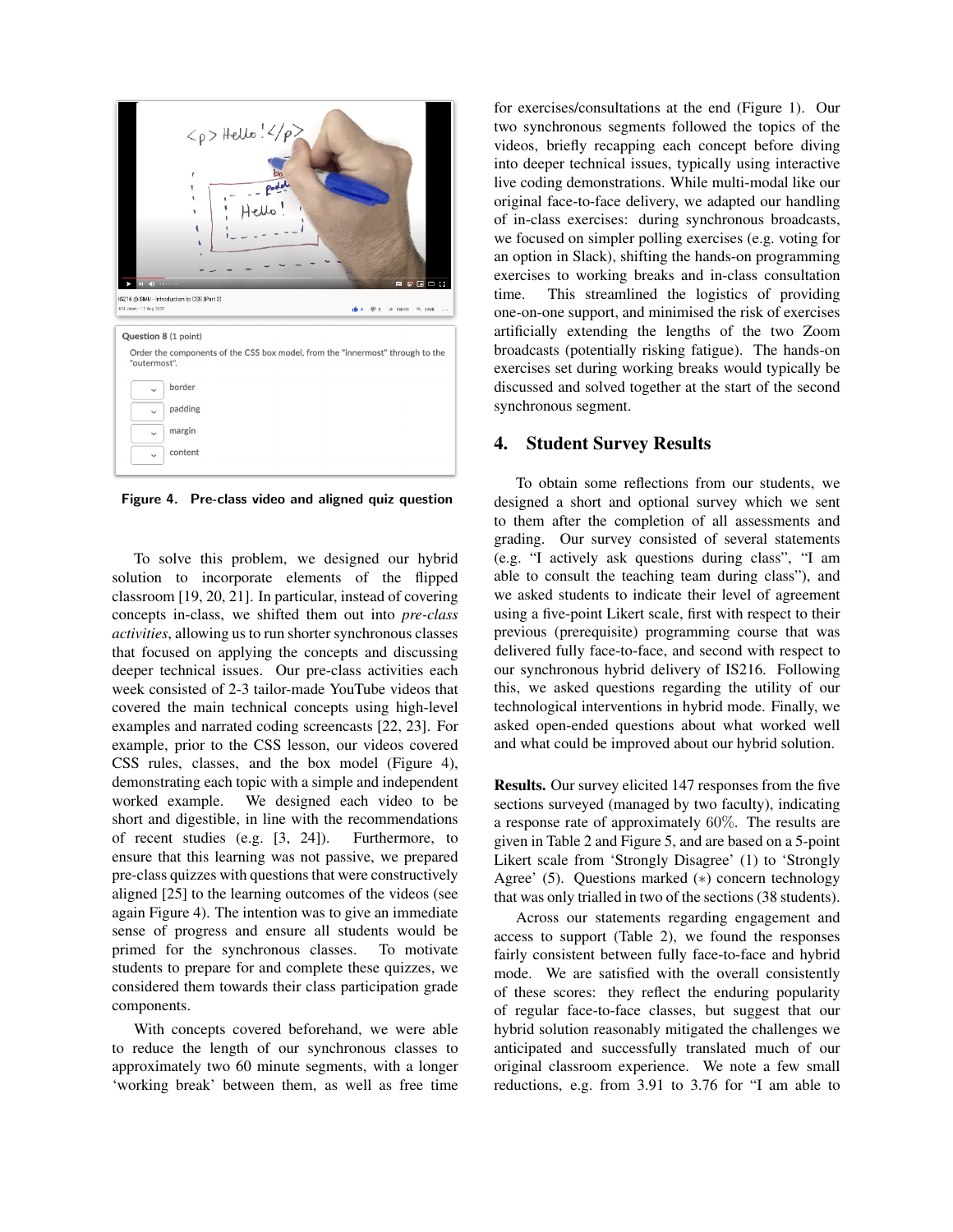Table 2. Survey: average agreement (5-point Likert scale) with respect to original and hybrid classes

| <b>Statements</b>                                                           | <b>Fully F2F</b> | <b>Hybrid</b> |
|-----------------------------------------------------------------------------|------------------|---------------|
| I actively ask questions publicly<br>during class                           | 2.97             | 2.98          |
| actively ask questions privately<br>L<br>during class                       | 3.80             | 3.72          |
| I actively answer questions posed by<br>the teaching team during class      | 3.38             | 3.29          |
| I actively answer questions posed by<br>peers during class                  | 3.08             | 3.10          |
| I am able to learn from peers during<br>class                               | 3.91             | 3.76          |
| I can stay actively engaged for the full<br>length of the synchronous class | 3.69             | 3.62          |
| I am able to get sufficient break(s)<br>during class                        | 4.14             | 4.22          |
| I am able to consult the teaching team<br>during class                      | 4.18             | 4.11          |
| I am able to get sufficient hands-on<br>coding practice during class        | 4.12             | 4.08          |
| I am able to get sufficient hands-on<br>coding practice outside of class    | 4.21             | 4.22          |
| I am able to consult the teaching team<br>outside of class                  | 4.33             | 4.31          |
| I am able to learn from peers outside<br>of class                           | 3.97             | 3.97          |
| Weekly/bi-weekly quizzes help me<br>review the concepts                     | 4.30             | 4.31          |

learn from peers during class", suggesting that we could optimise further (e.g. by assigning peer buddies).

We also saw high levels of satisfaction with our technological interventions (Figure 5): 99% of students agreed or strongly agreed that our videos helped prepare them for class (and for 96%, helped them review concepts); 75% agreed or strongly agreed that Slack facilitated class participation; and 77% agreed or strongly agreed that Slack facilitated effective Q&A during class (with some sections reporting up to 97% agreement). The questions regarding 'Anonymous Bot' and Piazza also elicited positive responses, but have a lower average score due to relatively more 'Neutral' responses from students who did not use them (only three and one responses respectively were negative).

In written responses, many students highlighted that they "don't focus as well" in general during online lessons, so appreciated the "brevity of [our] online classes"; that it was "easier to focus for the entirety of the lesson", and gave "more time to practice coding on their own". Several students commented positively on the pre-class materials and said that they allowed them to prepare effectively for class. Several students also commented positively on the use of Slack, in particular, that "everyone was given equal chance to engage either in-class or at home", and that "[they] can get opinions from [their] classmates" using it. Students also "[liked] how there are lots of platforms to ask questions", including Slack, Piazza, and regular email. While some students appreciated the possibility



Figure 5. Survey: average agreement regarding our technological interventions

of engaging in Q&A anonymously, one student reflected that it might be better to remove this so that they grow to "bravely ask questions instead of doubting [their] own questions". Finally, some students highlighted positive aspects of hybrid mode that are not usually possible in fully face-to-face classes: in particular, the ability to use a second monitor at home to code more efficiently (e.g. by using it to display the faculty's live lecture, while coding simultaneously on a laptop).

Limitations & Open Questions. We are encouraged by the results of the survey, which increase our confidence that much of the original classroom learning experience was successfully translated into synchronous hybrid mode. The students' written responses particularly encouraged us that our design decisions achieved their intended outcomes. It is important to remark, however, that the urgency of designing/implementing our solution precluded a more formal experimental design, and thus there are potential threats to validity that should be investigated in future work. For example, in Table 2, students are comparing our hybrid mode against the fully face-to-face delivery of a different (but closely related) course—the pandemic made it impossible to make this comparison within IS216 only.

There are a number of interesting open research questions regarding our hybrid solution that would merit some experimental evaluation in the future. For example, can our solution be generalised to other programming courses, or even other kinds of information systems and computing courses? How effective is our solution at equalising opportunities for peer learning, and what instruments should be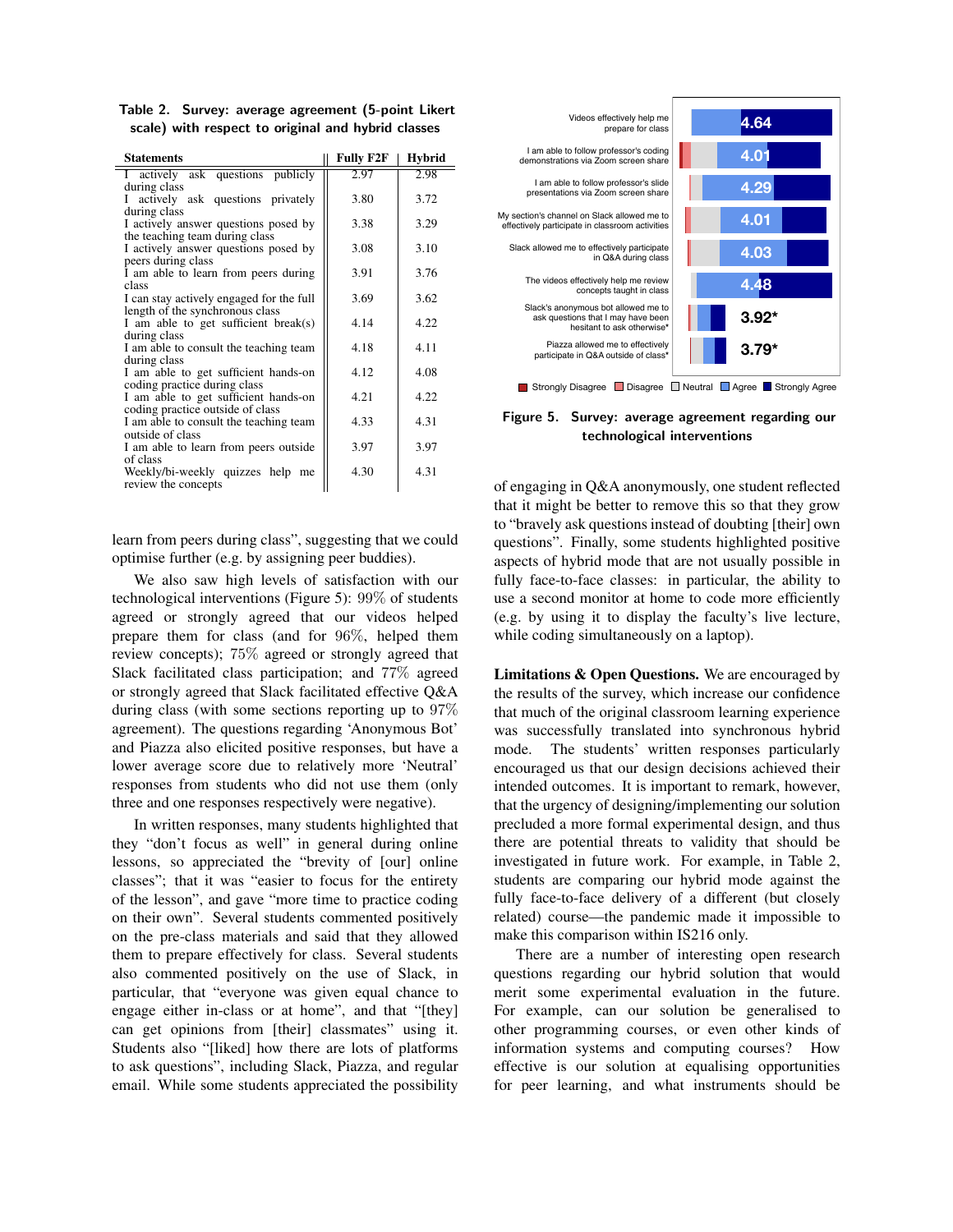used to measure this? And while our students' perceptions of hybrid mode are positive, how effective is it (in comparison to fully face-to-face) at helping them achieve various learning objectives? Are there differences in effectiveness between objectives from different levels of Bloom's taxonomy (e.g. knowledge and comprehension versus synthesis and evaluation)?

## 5. Critical Reflections

In this section, we critically reflect on our experiences of implementing this hybrid solution, and whether it was able to achieve its aims. The general consensus of the teaching team is that our hybrid solution successfully translated many of the original face-to-face features (e.g. Q&A, interactivity), but fell short on a few others (e.g. identifying struggling students) that were inherently difficult in the format. We also identified a few features of our hybrid solution that we will *retain* once we are able to return to fully face-to-face classes, e.g. the use of Slack as a communication platform.

We found that Slack was an effective platform for encouraging interaction and communication during hybrid lessons, both for students attending physically and those at home. To our initial surprise, we sometimes found students more interactive on Slack than they had been in previous fully face-to-face courses, and that many of our shier students were more willing to answer questions using it. We were encouraged by this observation, and would be keen to continue using an in-class text channel—even in fully face-to-face classes—to maintain an inclusive learning environment. At the same time, we feel that this should not be to the total exclusion of asking/answering questions orally, given that university is the ideal setting to work on soft skills such as confidence in speaking publicly. While Slack's Anonymous Bot was occasionally used by students to ask meaningful questions, we observed several usages of it in jest, suggesting that proper codes of conducts should be provided in future classes. Having said that, as instructors, we did not conclude that the bot was a 'must have' feature of our solution, especially as students seemed comfortable to ask questions privately over Slack DMs or Piazza.

Slack was useful for quickly gauging the progress and understanding of students (especially remote ones), and we frequently used it for quick multiple choice questions and checking progress on exercises during the working breaks. It was less useful, however, for identifying individual students who were overwhelmed or completely lost: the typical symptom of this—silence on Slack—was also a symptom of those who were finding the course straightforward (e.g. students with prior web development experience). In fully face-to-face classes these students can be distinguished by visual cues, or quick conversations, which in hybrid mode could only happen on certain weeks. Slack was also hard work for us to manage: we required a two-laptop solution to maintain privacy, imposing a lot of context switching. At first, we would try to address incoming questions as they were posted on Slack, but this disturbed our trail of thought. Later, we shifted to checking for questions at more natural points of the presentations, with the instructor and TA helping to answer questions directly in the channel when the faculty was busy. Finally, we found Slack DMs to be the students' preferred method of remote one-on-one communication (very few sent emails or requested video consultations): students seemed to appreciate the ability to upload code snippets and digest our detailed written replies at their own pace.

We found the use of Slack and Piazza to be effective substitutes for the peer learning that previously took place during class. In Slack channels, we found that there was a reasonable number of students who were very engaged and willing to answer the questions of their peers. For sections using Piazza, we observed an even broader participation (perhaps due to the platform's anonymity). With more than 150 threads posted over the term, the platform saw a steady flow of usage (∼3-10 threads per week), which increased in more technical weeks (JavaScript and Vue), and then rocketed up in the week before the final exam. Our sense was that students benefited by having the option of different communication platforms to suit their learning styles. As instructors, we also benefited from public Q&A discussions (whether on Slack or Piazza), as it reduced the number of repeated questions that we received.

From our perspective, the switch to a semi-flipped classroom achieved its goals: our pre-class activities saw high levels of engagement (more than 8000 video views; most students completed every quiz), allowing for our shorter synchronous class time to be used more meaningfully. Based on informal Slack check-ups, students largely stayed engaged for the full length of our core 60 minute segments. However, we felt that our adaptation of in-class exercises could be improved: while students engaged with exercises during the working breaks, we observed that some of our remote students disconnected as soon as the exercises/consultations part at the end began. We believe this can be addressed by breaking the class up further into even shorter synchronous segments (e.g. 3–4), thus increasing the number of working breaks and opportunities to consolidate the learning outcomes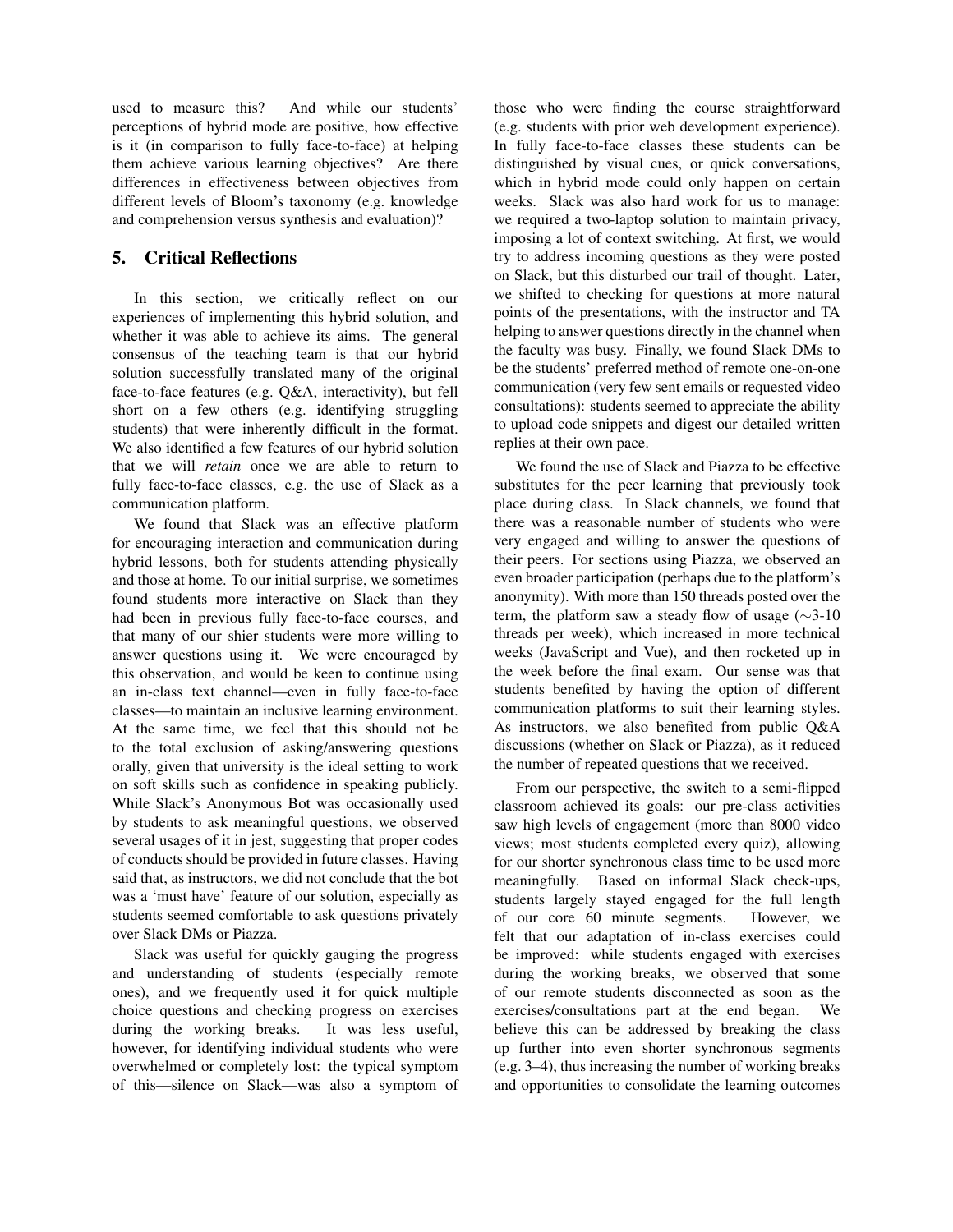of exercises. As a final reflection, we must remark that the pre-class materials imposed an enormous amount of additional work on us. While we can re-use them in future runs of IS216 (even fully face-to-face ones), we underestimated the amount of time it would take to prepare high-quality videos and quizzes.

## 6. Related Work

Menzies and Zarb [26] recently reported their experiences of using Slack for *asynchronous* support in four modules of study. In a pre-course survey, they found that students has previously used several online messaging platforms to communicate about their studies, but only 31 out of 144 had previously used Slack. In a post-course survey, after students gained some experience in Slack, they highlighted several benefits, especially the fact that it had all contacts (students and staff) together on one platform—similar to IS216. The authors made a number of recommendations for practitioners, including that a clear code of conduct for communicating on Slack should be provided. We agree with this recommendation, especially after observing some misuse of the Anonymous Bot plugin that we trialled in some sections.

Krusche and Seitz [27] also used Slack to increase interactivity, but did so within the context of an asynchronous large-scale software engineering MOOC. Students were encouraged to use a dedicated Slack workspace for contacting TAs, and channels were provided for posting questions publicly (promoting peer learning). In a post-course survey, 57% of students agreed that Slack was preferable over the traditional discussion forums of MOOCs.

Barr et al. [28] describe their experiences of shifting intensive software engineering modules online due to COVID-19, including a web engineering module. Though *fully* online (rather than hybrid), some of their interventions share similarities with ours. For example, their online synchronous segments were broken up into smaller chunks after students experienced fatigue. Furthermore, incentives were provided to encourage students to provide peer support within smaller assigned groups. Assigning peer groups could complement our solution which tended to focus on 'whole class' peer support (i.e. in Slack and Piazza).

Similar to us, Triyason et al. [29], implemented a hybrid classroom in response to COVID-19. Their paper focuses on how their institution solved the problem of choosing a camera and audio system, as well as a platform for video conferencing. After interviewing three instructors, 15 design guidelines were proposed which were analysed against the features of Meet, WebEx, Zoom, and Teams. Some of our requirements (e.g. the need for breakout rooms) overlapped with their guidelines, although they did not focus on delivery challenges such as ensuring equitable participation.

Pullen [8] critically reflects on the use of synchronous hybrid learning in a Master of Science in Computer Science programme. Several positive aspects are highlighted, including that the model allows for more flexible distance education, and the possibility of combining multiple sections into one. Negative aspects include the classroom equipment requirements, the possibility of disruptions (e.g. due to network failure), and faculty 'technophobia'. Pullen reflects that once faculty are familiar with the technology, they can quickly 'go online' without much additional overhead by using their existing slides. However, he also highlights that additional pedagogical interventions (such as those we have explored) may be needed to promote student interaction.

While our institution was able to conduct in-person final exams as normal, this may not be possible in other situations. One solution for programming courses would be to take remote exams on the students' own devices, possibly using a lockdown browser [30].

# 7. Conclusion

In this experience report, we presented a solution for adapting an interactive web programming course to a synchronous hybrid classroom. First, we incorporated the use of a professional communication platform (Slack) during synchronous lessons to equalise the opportunities for participation. Second, we shifted peer learning online, through the use of in-class Slack channels and a Piazza Q&A forum, encouraging contributions through class participation grades. Finally, we adjusted the class flow to mitigate 'Zoom fatigue', shifting concepts to pre-class videos/quizzes, shortening the synchronous segments, and using working breaks and consultations to facilitate more one-on-one support.

The results of a student survey suggest we successfully adapted much of the face-to-face learning experience to hybrid mode. Students and instructors alike observed that our technological interventions (e.g. Slack, Piazza) helped equalise opportunities for participation/support, and that a semi-flipped classroom effectively mitigated the risks of fatigue for remote students. While fully face-to-face teaching maintains an enduring popularity, our hybrid solution might be an effective compromise during the recovery phase of the pandemic. Furthermore, it might be effective for expanding access to university courses more generally, e.g. through more flexible distance learning.